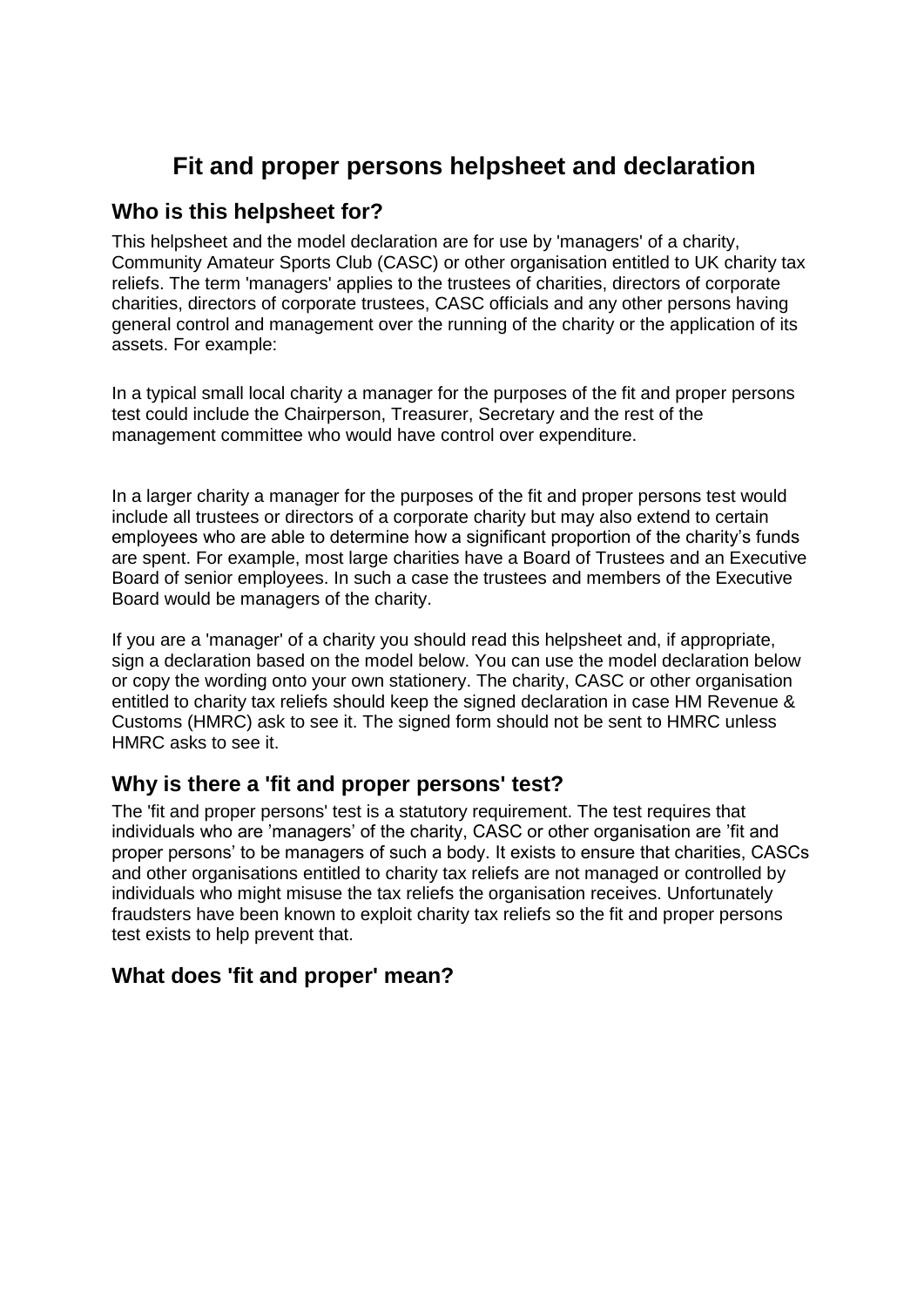#### **An individual is 'a fit and proper person' if they ensure, or are likely to ensure, that charity funds and tax reliefs are used only for charitable purposes.**

In signing a declaration like the one below you are confirming that you will ensure that funds are used for charitable purposes and also disclosing certain information about your past that may impact on whether or not you are indeed 'a fit and proper person'. When a charity notifies HMRC of certain new managers, HMRC cross-checks that person's details against any information it has and will raise any concerns it has if there is anything to indicate the person may misuse the charity funds and tax reliefs. Factors that may lead to HMRC deciding that an individual manager is not a fit and proper person include where:

- the individual has been involved in tax fraud or other fraudulent behaviour including misrepresentation and/or identity theft
- HMRC has knowledge of the individual's involvement in attacks against, or abuse of, tax repayment systems
- the individual has been removed from acting as a charity trustee by a charity regulator or been disqualified from acting as a charity trustee or company director.
- the individual has used arrangements notified under the Disclosure of Tax Avoidance Schemes ("DOTAS") rules in Part 7 Finance Act 2004 in respect of which a reference number has been issued under section 311 of Finance Act 2004, and the arrangements featured charitable reliefs or which used a charity, and their tax position has been adjusted by HMRC to wholly or partly remove the tax advantage generated by the arrangements and such adjustments have become final.
- the individual has used tax arrangements which have been successfully counteracted under the general anti-abuse rules (see Part 5 of Finance Act 2013 or section 10 National Insurance Contributions Act 2014, as enacted or as amended from time to time) and such counteraction has become final.
- the individual has been actively involved in designing and/or promoting tax avoidance schemes featuring charitable reliefs or which used a charity, and they are:
	- $\triangleright$  a promoter1 named by HMRC under the Promoters of Tax Avoidance Schemes (POTAS) legislation in Part 5 of Finance Act 2014, or
	- $\triangleright$  a promoter of any tax arrangements designed or intended to obtain for any person a tax advantage and such tax advantage has successfully counteracted by HMRC under the general anti-abuse rule (see Part 5 of

**.** 

<sup>&</sup>lt;sup>1</sup> The meaning of a 'promoter ' in this context is explained in the Promoters of Tax Avoidance Schemes guidance:

https://www.gov.uk/government/uploads/system/uploads/attachment\_data/file/313987/Promoters\_of\_Tax Avoidance Schemes Guidance v1 0.pdf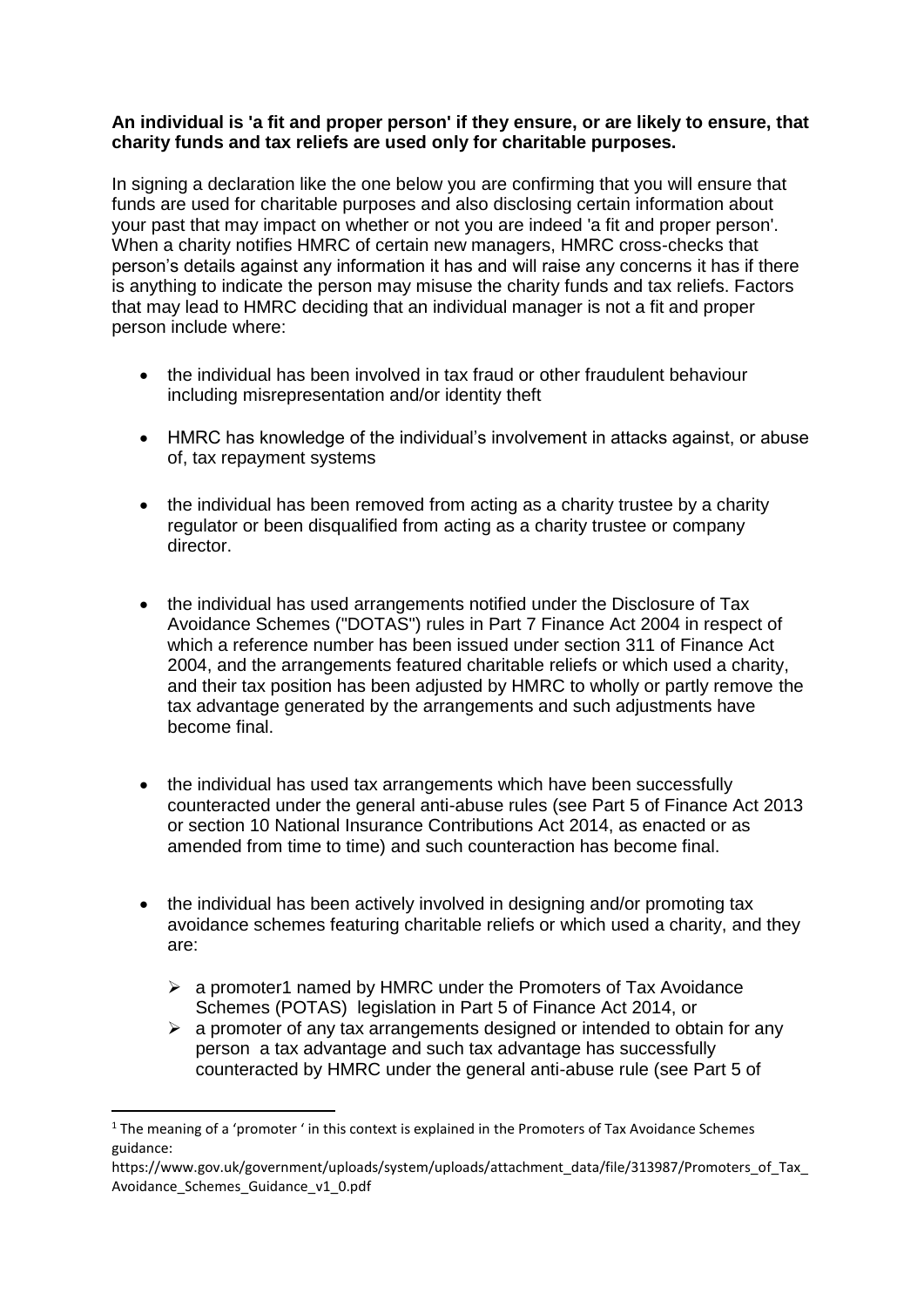Finance Act 2013 and section 10 National Insurance Contributions Act 2014 as enacted or as amended from time to time) and such counteraction has become final, or

 $\triangleright$  a promoter of arrangements notified under DOTAS, in respect of which a reference number has been issued under section 311 of Finance Act 2004, and the tax position of all or any of the users of the arrangements has been adjusted by HMRC to wholly or partly remove the tax advantage generated by the arrangements and such adjustments have become final

However, just because a person has been, say, barred from acting as a charity trustee or one of the other points above applies, it does not always follow that the charity will not be eligible for tax reliefs. When considering the application of the fit and proper persons test to particular managers, HMRC will take account of the likely impact on the charity's tax position. For example any person who has no dealings with HMRC and no control over spending charity funds, even if the person is not a fit and proper person, is unlikely to affect the charity's eligibility to tax reliefs.

### **What do I need to do?**

If you are confident you will do your best to ensure that charity funds and tax reliefs are used only for charitable purposes and do not need to disclose any information listed on the declaration then you should sign a declaration and give it to the charity.

If you are confident you will do your best to ensure that charity funds and tax reliefs are used only for charitable purposes but you do need to disclose any information listed on the declaration then you should sign the declaration suitably amended - for example by crossing out the relevant bullet point - and provide details in the final box before you give the declaration to the charity. The charity will then need to decide what to do.

If neither of the above applies you should not sign the declaration.

### **I've signed the declaration so what happens next?**

The charity will keep the declaration and in certain cases pass your details to HMRC. If HMRC have any concerns about you they will contact you to clarify the situation.

# **Model declaration for fit and proper persons**

### **Declaration**

| I, the undersigned, declare that: |
|-----------------------------------|

• I am not disqualified from acting as a charity trustee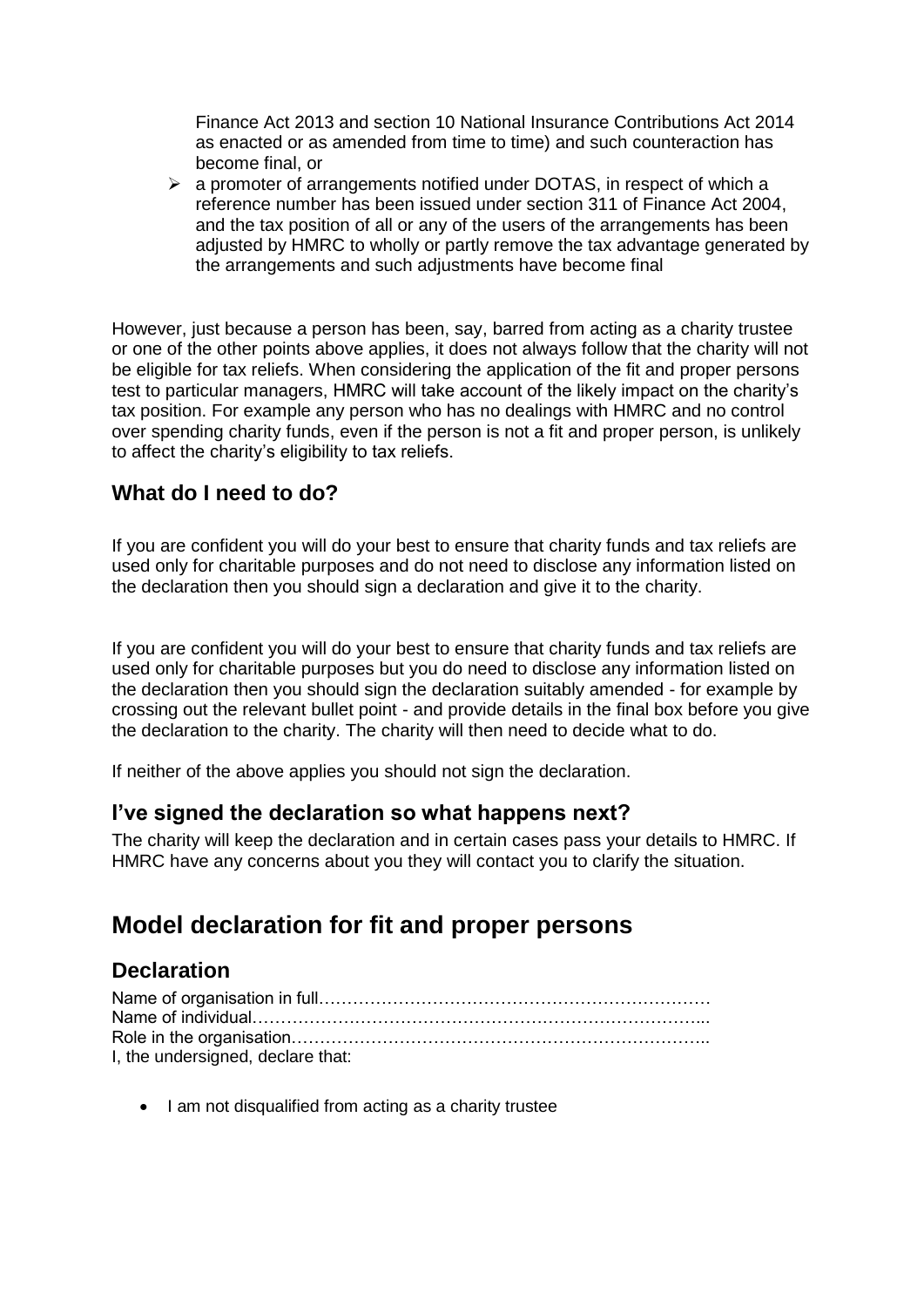- I have not been convicted of an offence involving deception or dishonesty (**or** any such conviction is legally regarded as spent)
- I have not been involved in tax fraud or other fraudulent behaviour including misrepresentation and/or identity theft
- I have not used arrangements notified under the Disclosure of Tax Avoidance Schemes ("DOTAS") rules in Part 7 Finance Act 2004 in respect of which a reference number has been issued under section 311 of Finance Act 2004, where the arrangements featured charitable reliefs or which used a charity, and where my tax position has been adjusted by HMRC to wholly or partly remove the tax advantage generated by the arrangements and such adjustments have become final.
- I have not used tax arrangements which have been successfully counteracted under the general anti-abuse rules (see Part 5 of Finance Act 2013 or section 10 National Insurance Contributions Act 2014, as enacted or as amended from time to time) where such counteraction has become final.
- I have not been actively involved in designing and/or promoting tax avoidance schemes featuring charitable reliefs or which used a charity, and I am not:
	- $\geq$  a promoter2 named by HMRC under the Promoters of Tax Avoidance Schemes (POTAS) legislation in Part 5 of Finance Act 2014, or
	- $\triangleright$  a promoter of any tax arrangements designed or intended to obtain for any person a tax advantage and such tax advantage has successfully counteracted by HMRC under the general anti-abuse rule (see Part 5 of Finance Act 2013 and section 10 National Insurance Contributions Act 2014 as enacted or as amended from time to time) and such counteraction has become final, or
	- $\geq$  a promoter of arrangements notified under DOTAS, in respect of which a reference number has been issued under section 311 of Finance Act 2004, and the tax position of all or any of the users of the arrangements has been adjusted by HMRC to wholly or partly remove the tax advantage generated by the arrangements and such adjustments have become final
- I am not an undischarged bankrupt

**.** 

• I have not made compositions or arrangements with my creditors from which I have not been discharged

<sup>&</sup>lt;sup>2</sup> The meaning of a 'promoter ' in this context is explained in the Promoters of Tax Avoidance Schemes guidance:

https://www.gov.uk/government/uploads/system/uploads/attachment\_data/file/313987/Promoters\_of\_Tax Avoidance Schemes Guidance v1 0.pdf